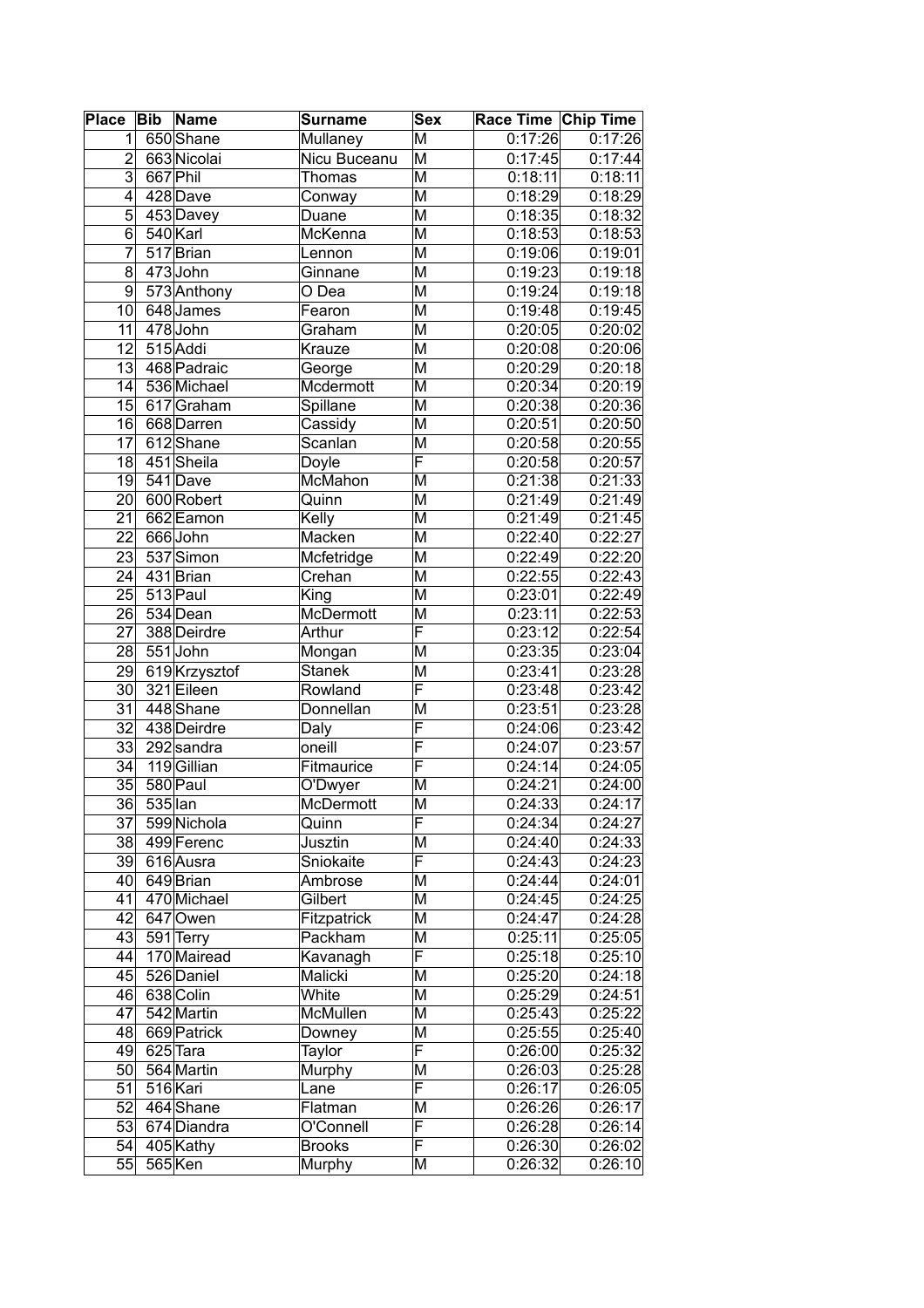| 56              |         | 452 Brian               | Doyle                     | $\overline{\mathsf{M}}$ | 0:26:58            | 0:26:40              |
|-----------------|---------|-------------------------|---------------------------|-------------------------|--------------------|----------------------|
| $\overline{57}$ |         | 398 Joseph              | <b>Birchall</b>           | M                       | 0:27:00            | 0:26:34              |
| 58              |         | 659 Patrick             | Simmons                   | M                       | 0:27:06            | 0:26:40              |
| 59              |         | 376 Gabbie              | White                     | F                       | 0:27:07            | 0:27:07              |
| 60              |         | 643 Gabby               | White                     | $\overline{\mathsf{F}}$ | 0:27:07            | 0:27:07              |
| 61              |         | 528 Peter               | Mc cabe                   | M                       | 0:27:24            | 0:26:59              |
| 62              |         | 538 Meadhbh             | McGann                    | F                       | 0:27:27            | 0:27:04              |
| 63              |         | 611 Regina              | Saponari                  | $\overline{\mathsf{F}}$ | 0:27:39            | 0:27:05              |
| 64              |         | $\overline{59}$ 7 Lorna | Purcell                   | F                       | 0:27:42            | 0:27:19              |
| 65              |         | 307 Mary                | Prunty                    | F                       | 0:27:44            | 0:27:38              |
| 66              |         | 429 Declan              | Conway                    | $\overline{\mathsf{M}}$ | 0:27:45            | 0:27:13              |
| 67              |         | 571 Matthew             | $O'$ Brien                | M                       | 0:27:48            | 0:27:27              |
| 68              |         | 400 Paul                | <b>Bissett</b>            | M                       | 0:27:52            | $\overline{0:}27:06$ |
| 69              |         | 590 Rebecca             | Packham                   | $\overline{\mathsf{F}}$ | 0:27:55            | 0:27:42              |
| 70              |         | 546 Yvonne              | Mealy                     | $\overline{\mathsf{F}}$ | 0:27:56            | 0:27:40              |
| 71              |         | 482 James               | Hackett                   | M                       | 0:28:03            | 0:28:00              |
| 72              |         | $500$ Joe               | Kavanagh                  | M                       | 0:28:06            | 0:27:12              |
| $\overline{73}$ |         | 628 Kate                | Tobin                     | $\overline{\mathsf{F}}$ | 0:28:08            | 0:27:46              |
| 74              |         | 434 Michael             | Cullen                    | $\overline{\mathsf{M}}$ | 0:28:14            | 0:27:26              |
| $\overline{75}$ |         | 435 Michael             | Cullen                    | $\overline{\mathsf{M}}$ | 0:28:18            | 0:27:26              |
| 76              |         | 50 Mairead              | Clyne                     | $\overline{\mathsf{F}}$ | 0:28:18            | 0:28:05              |
| 77              |         | 575 Corena              | O'Brien                   | f                       | 0:28:27            | 0:27:54              |
| 78              |         | 527 Gemma               | Martin                    | F                       | 0:28:31            | 0:28:06              |
| 79              |         | 467 Keith               | FranzoniÂ                 | m                       | 0:28:34            | 0:27:47              |
| 80              |         | 522 Robert              | Lyons                     | m                       | 0:28:34            | 0:28:00              |
| $\overline{81}$ |         | 186 Paddy               | Kennedy                   | $\overline{\mathsf{M}}$ | 0:28:36            | 0:28:10              |
| 82              |         | 469 Aoife               | Gibbons                   | $\overline{\mathsf{F}}$ | 0:28:37            | 0:28:11              |
| 83              |         | 582 Ross                | O'Malley                  | M                       | 0:28:38            | 0:28:38              |
| 84              |         | 483 Serena              | Hayes                     | F                       | 0:28:38            | 0:28:22              |
| 85              |         | 498 Ferenc RichAird     | Jusztin                   | M                       | 0:28:43            | 0:28:25              |
| 86              |         | 562 Hannah              | Murphy                    | $\overline{\mathsf{F}}$ | 0:28:43            | 0:28:22              |
| 87              |         | 544 Marie               | McNamara                  | F                       | 0:28:47            | 0:28:33              |
| 88              |         | 576 Vincent             | O'Connell                 | M                       | 0:28:48            | 0:28:02              |
| 89              |         | 567 Ailbhe              | Ni Chonghaile             | F                       | 0:28:55            | 0:28:00              |
| 90 <sub>0</sub> |         | 572 Padraic             | O Conghaile               | M                       | 0:28:57            | 0:28:02              |
| 91              |         | 471 Gerard              | Gilsenan                  | MaleÂ                   | 0:28:57            | 0:28:39              |
| 92              |         | 550 Sarah               | Monaghan                  | $\overline{F}$          | 0:28:57            | 0:28:23              |
| 93              |         | 568 Maire               | Ni Fhiachain              | F                       | 0:28:58            | 0:28:25              |
| 94              |         | $437$ Tom               | Curtin                    | M                       | 0:28:58            | 0:28:03              |
|                 |         | 95 421 Dermot           | Coates                    | M                       | 0:29:04            | 0:28:26              |
| 96              |         | 459 Diarmuid            | Farrelly                  | М                       | 0:29:04            | 0:28:26              |
| 97              |         | 634 Laura               | Waring                    | F                       | 0:29:05            | 0:28:37              |
| 98              | 640∣lsa |                         | Υū                        | F<br>F                  | 0:29:07            | 0:28:39              |
|                 |         | 99 413 Deirdre          | Cahill                    | F                       | 0:29:08            | 0:28:42              |
| 100             |         | 583 Julie               | O'Neill                   |                         | 0:29:08            | 0:28:55              |
| 101             |         | 476 Aimee               | Good                      | F<br>F                  | 0:29:11            | 0:28:45              |
| 102             |         | 530 Orla                | McCabe                    | $\overline{\mathsf{F}}$ | 0:29:12            | 0:28:45              |
| 103             |         | 606 Kathriona           | Roberts                   |                         | 0:29:13            | 0:28:44              |
| 104<br>105      |         | $552$ alan<br>584 John  | mongan<br>O'Neill         | Μ<br>Μ                  | 0:29:16            | 0:28:42              |
| 106             |         | 411 Mary                |                           | F                       | 0:29:20            | 0:28:38              |
| 107             |         | 444 Sheila              | <b>Burgess</b><br>Devaney | F                       | 0:29:36<br>0:29:37 | 0:29:16<br>0:29:13   |
| 108             |         | 604 James               | Reynolds                  | М                       | 0:29:39            | 0:29:02              |
| 109             |         | 543 Kate                | McMullen                  | F                       | 0:29:39            | 0:29:07              |
| 110             |         | 603 Susan               | Reilly                    | F                       | 0:29:46            | 0:29:09              |
| 111             |         | $480$ Amy               | Grimes                    | F                       | 0:29:46            | 0:29:16              |
|                 |         |                         |                           |                         |                    |                      |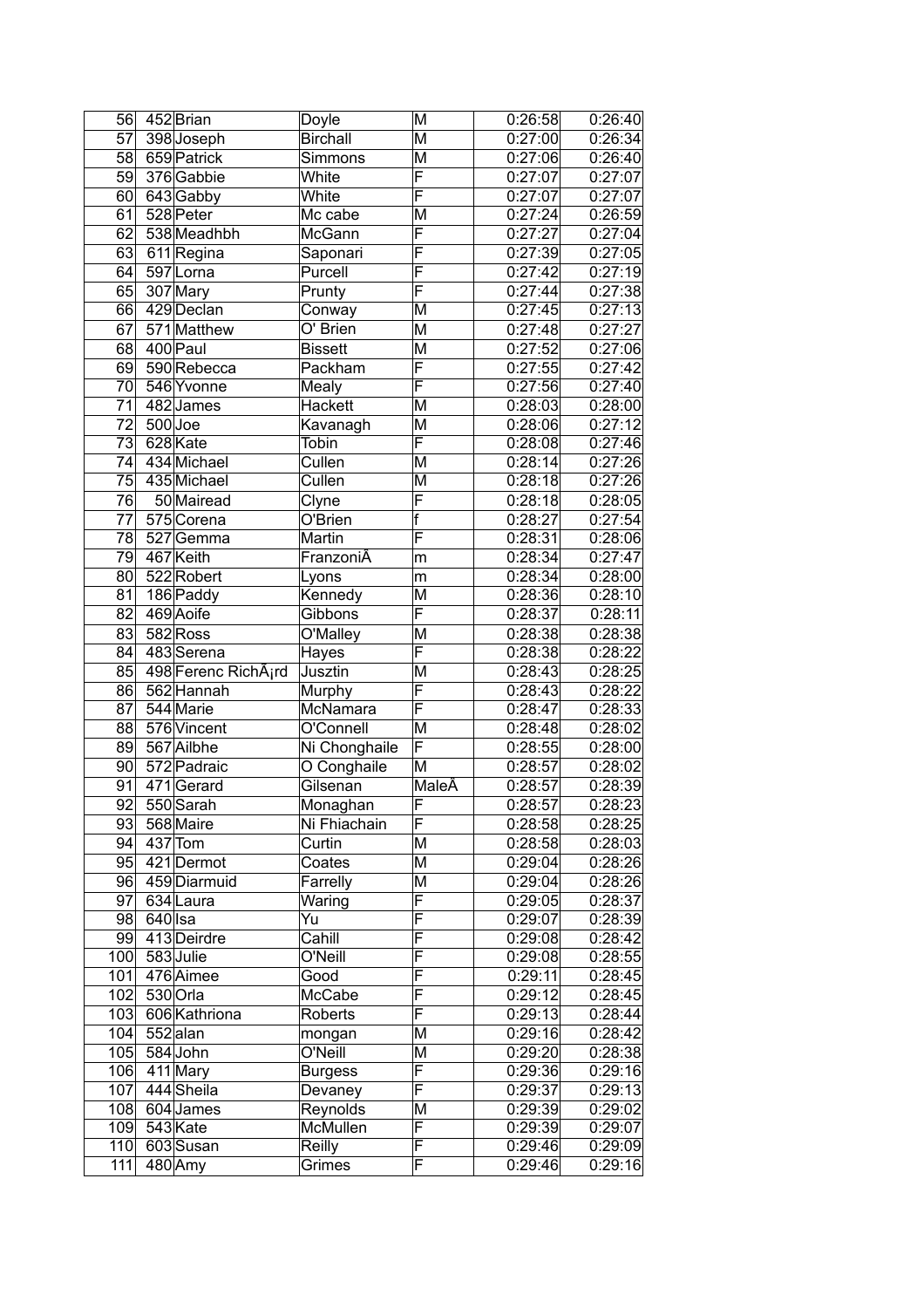| $\overline{112}$ |           | 17 Kara                    | <b>Brady</b>      | F                            | 0:29:46 | 0:29:12 |
|------------------|-----------|----------------------------|-------------------|------------------------------|---------|---------|
| 113              |           | 383 Robert                 | Yeomans           | M                            | 0:29:55 | 0:26:55 |
| 114              |           | 190 Hana                   | Kostkova          | F                            | 0:29:56 | 0:26:55 |
|                  |           | 115 673 Lorna              | Duffy             | F                            | 0:29:56 | 0:29:27 |
|                  |           | 116 610 Belen              | Sanz              | $\overline{\mathsf{F}}$      | 0:30:07 | 0:29:45 |
| 117              |           | 505 Laura                  | Kelly             | F                            | 0:30:14 | 0:29:44 |
|                  |           | 118 395 Martin             | Bannon            | M                            | 0:30:17 | 0:29:44 |
|                  |           | 119 455 Gerard             | Durcan            | M                            | 0:30:19 | 0:29:34 |
|                  |           | 120 672 Theresa            | Garvey            | F                            | 0:30:27 | 0:29:57 |
| 121              |           | 626 Charlene               | Thornton          | F                            | 0:30:33 | 0:29:53 |
| 122              |           | 425 Patrick                | Conneran          | M                            | 0:30:33 | 0:29:54 |
|                  |           | 123 651 John               | Healy             | M                            | 0:30:36 | 0:29:50 |
|                  |           | 124 653 Danielle           | McHugh            | F                            | 0:30:36 | 0:29:52 |
| 125              |           | 463∣Gary                   | Fitzpatrick       | $\overline{\mathsf{M}}$      | 0:30:44 | 0:30:10 |
| 126              | $410$ lan |                            | <b>Buckley</b>    | $\overline{\mathsf{M}}$      | 0:30:50 | 0:29:56 |
| 127              |           | 629 Justine                | <b>Tout Court</b> | $\overline{\mathsf{F}}$      | 0:30:58 | 0:30:28 |
| 128              |           | 566 Caoilfhionn            | Neenan            | $\overline{\mathsf{F}}$      | 0:31:00 | 0:30:32 |
|                  |           | 129 506 Fiona              | Kelly             | $\overline{\mathsf{F}}$      | 0:31:01 | 0:30:14 |
| 130              |           | 504 Elaine                 | Kelleher          | $\overline{\mathsf{F}}$      | 0:31:04 |         |
|                  |           | 447 Nick                   |                   |                              |         | 0:30:47 |
| $\overline{131}$ |           |                            | <b>Doherty</b>    | m<br>$\overline{\mathsf{F}}$ | 0:31:06 | 0:30:12 |
| 132              |           | 223 Jeanne                 | McDonagh          |                              | 0:31:06 | 0:30:23 |
|                  |           | 133 491 Sinead             | Hosford           | $\overline{\mathsf{F}}$      | 0:31:08 | 0:30:24 |
| 134              |           | 593Lynn                    | Pelosi            | $\overline{\mathsf{F}}$      | 0:31:14 | 0:30:46 |
| $\overline{135}$ |           | 494 Tricia                 | <b>Hynes</b>      | $\overline{\mathsf{F}}$      | 0:31:14 | 0:30:45 |
| 136              |           | 614 MAGDALENA              | <b>SIDOROWICZ</b> | $\overline{\mathsf{F}}$      | 0:31:17 | 0:30:35 |
| 137              |           | 595 Mary                   | Philpott          | $\overline{\mathsf{F}}$      | 0:31:18 | 0:30:46 |
| 138              |           | 323 Robbie                 | Ryan              | M                            | 0:31:19 | 0:30:24 |
| 139              |           | 302 Sandra                 | Palles            | $\overline{\mathsf{F}}$      | 0:31:20 | 0:31:06 |
| 140              |           | $\overline{41}$ 2 Margaret | <b>Butler</b>     | F                            | 0:31:20 | 0:30:26 |
| 141              |           | 558 Karolina               | Mroz              | F                            | 0:31:22 | 0:30:59 |
| 142              |           | 664 Ashleigh               | Connors           | $\overline{\mathsf{F}}$      | 0:31:40 | 0:31:13 |
| 143              |           | 578 Shona                  | O'Donnell         | $\overline{\mathsf{F}}$      | 0:31:43 | 0:31:08 |
| 144              |           | 608 Christina              | Ryan              | F                            | 0:31:53 | 0:31:16 |
| 145              |           | 393 Patricia               | Bannon            | $\overline{\mathsf{F}}$      | 0:32:02 | 0:31:30 |
|                  |           | 146 417 Anita              | O'Brien           | F                            | 0:32:06 | 0:31:21 |
| 147              |           | 485 Emma                   | Heverin           | F                            | 0:32:06 | 0:31:21 |
|                  |           | 148 525 Pauline            | Macnamara         | $\overline{\mathsf{F}}$      | 0:32:06 | 0:31:22 |
|                  |           | 149 481 Virginie           | Guerrero          | F                            | 0:32:07 | 0:31:38 |
|                  |           | 150 422 Deirdre            | Coker             | F                            | 0:32:15 | 0:31:38 |
| 151              | 509 Joe   |                            | Kenny             | M                            | 0:32:15 | 0:31:39 |
|                  |           | 152 390 Deirdre            | Arthur            | F                            | 0:32:18 | 0:31:58 |
|                  |           | 153 569 Gaelig             | <b>Nivet</b>      | F                            | 0:32:28 | 0:31:59 |
| 154              |           | 449 Cait                   | Donnelly          | F                            | 0:32:30 | 0:31:58 |
| 155              |           | $432$  lnez                | Cullen            | F                            | 0:32:31 | 0:31:56 |
|                  |           | 156 632 Alison             | Van Dalen         | F                            | 0:32:32 | 0:31:48 |
| 157              |           | 621 Eadaoin                | Sullivan          | F                            | 0:32:39 | 0:32:01 |
|                  |           | 158 420 Andrea             | Cleary            | F                            | 0:32:40 | 0:32:07 |
|                  |           | 159 284 Frank              | O'Connor          | M                            | 0:32:48 | 0:32:17 |
|                  |           | 160 450 Sarah Dynamic      | Dowling           | F                            | 0:33:04 | 0:32:18 |
| 161              |           | 539 Ciara                  | McGlynn           | $\overline{\mathsf{F}}$      | 0:33:05 | 0:32:31 |
| 162              |           | 443 Gary                   | Denner            | М                            | 0:33:06 | 0:32:42 |
| 163              |           | 529 Tracey                 | <b>McAllister</b> | F                            | 0:33:07 | 0:32:41 |
| 164              |           | 399 Emma                   | <b>Bissett</b>    | F                            | 0:33:07 | 0:32:23 |
| 165              |           | 406 Michael                | <b>Brophy</b>     | m                            | 0:33:17 | 0:32:22 |
| 166              |           | 488 Sarah                  | Hogan             | F                            | 0:33:22 | 0:33:22 |
| 167              |           | 556Lisa                    | Moore             | F                            | 0:33:24 | 0:32:49 |
|                  |           |                            |                   |                              |         |         |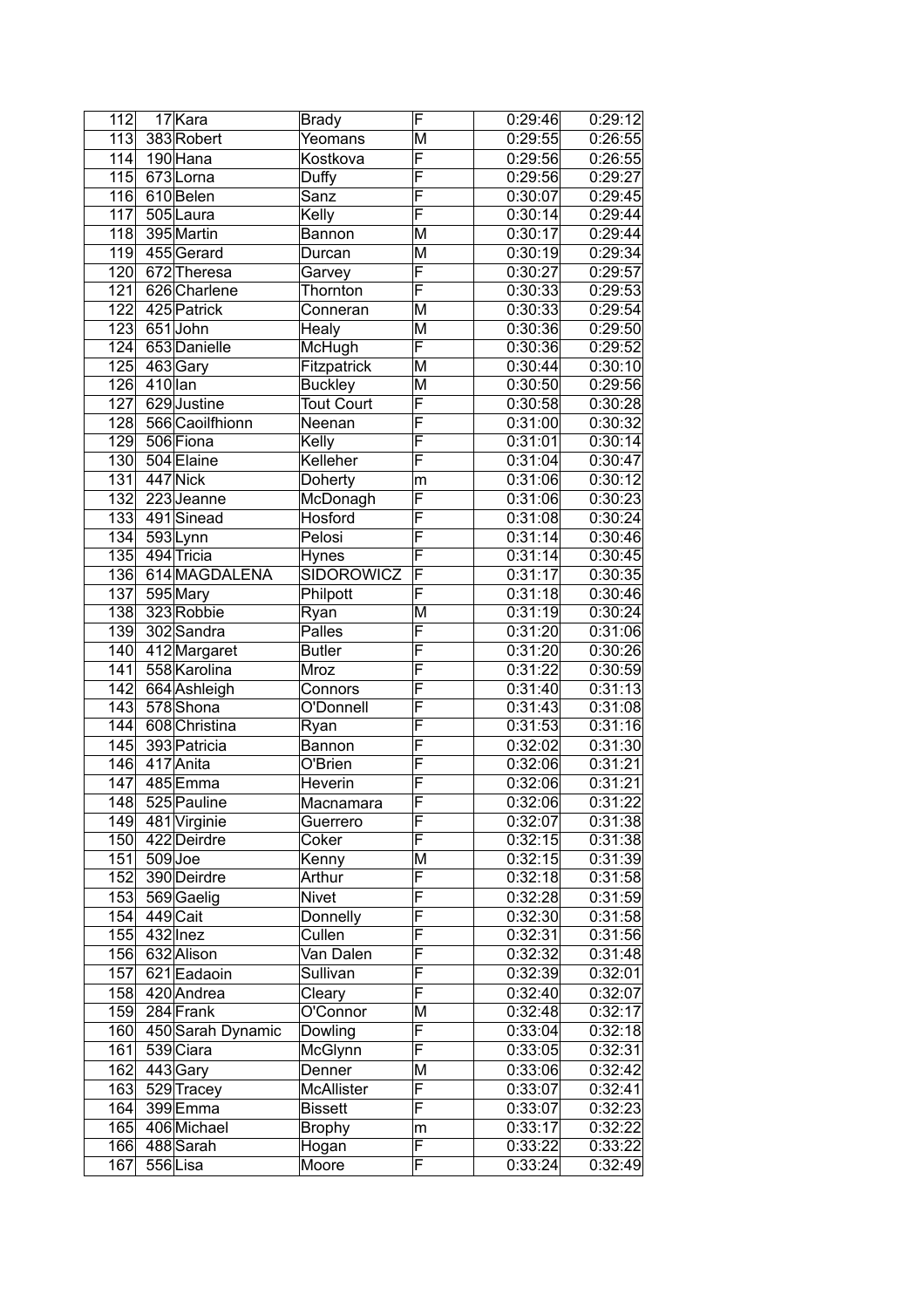| 168 | 396 Aislinn      | Bayle         | F                       | 0:33:25 | 0:32:46 |
|-----|------------------|---------------|-------------------------|---------|---------|
| 169 | $524$ Judy       | Macnamara     | $\overline{\mathsf{F}}$ | 0:33:34 | 0:32:51 |
| 170 | 86 Jennifer      | Deering       | F                       | 0:33:44 | 0:33:26 |
| 171 | 492 loan         | Hotca         | M                       | 0:33:54 | 0:33:01 |
| 172 | 574 Sinead       | O Leary Doyle | F                       | 0:34:10 | 0:33:34 |
| 173 | 474 Aisling      | Glynn         | F                       | 0:34:18 | 0:33:37 |
| 174 | $32$ Alan        | <b>Byrne</b>  | M                       | 0:34:19 | 0:33:23 |
| 175 | $486$ Joy        | Higgins       | F                       | 0:34:24 | 0:33:34 |
| 176 | 230 Debbie       | McGowan       | F                       | 0:34:24 | 0:33:33 |
| 177 | 391 Gerard       | Bailey        | m                       | 0:34:25 | 0:33:30 |
| 178 | 389 Deirdre      | Arthur        | F                       | 0:34:31 | 0:34:13 |
|     | 179 654 Sintija  | Kalnina       | F                       | 0:34:53 | 0:34:15 |
| 180 | 518 anne marie   | logue         | $\overline{\mathsf{F}}$ | 0:35:07 | 0:34:11 |
| 181 | 519 Darren       | Sheridan      | m                       | 0:35:11 | 0:34:19 |
|     | 182 454 Gabriel  | Dunne         | M                       | 0:35:16 | 0:34:29 |
| 183 | 553Nicole        | Mooney        | F                       | 0:35:50 | 0:35:09 |
| 184 | 555 Baithen      | Mooney        | M                       | 0:35:50 | 0:35:10 |
| 185 | 475 Damian       | Meehan        | m                       | 0:35:53 | 0:35:12 |
| 186 | 549 sarah jayne  | miggin        | $\overline{\mathsf{F}}$ | 0:35:53 | 0:35:23 |
| 187 | 430 Emily        | Coyle         | $\overline{\mathsf{F}}$ | 0:35:58 | 0:35:30 |
| 188 | 439 Paul         | Daly          | M                       | 0:35:58 | 0:35:15 |
| 189 | 521 Vicky        | Lumley        | F                       | 0:35:59 | 0:35:16 |
| 190 | 225 Vanessa      | Mcdonald      | $\overline{\mathsf{F}}$ | 0:36:01 | 0:35:12 |
| 191 | 93 Noeleen       | Donegan       | $\overline{\mathsf{F}}$ | 0:36:05 | 0:35:10 |
| 192 | 130 Grainne      | Gallagher     | F                       | 0:36:07 | 0:35:14 |
| 193 | 620 Clare        | <b>Steele</b> | F                       | 0:36:10 | 0:35:21 |
| 194 | $645$ Gerry      | Murphy        | M                       | 0:36:12 | 0:36:08 |
| 195 | 615 Aoife        | Small         | F                       | 0:36:19 | 0:35:53 |
| 196 | 414 Fiona        | Cahill        | F                       | 0:36:23 | 0:35:43 |
| 197 | 622 Frances      | Sullivan      | F                       | 0:36:32 | 0:35:46 |
| 198 | 559 Alison       | Mullery       | $\overline{\mathsf{F}}$ | 0:36:55 | 0:36:02 |
| 199 | 135 Emma         | Gaynor        | F                       | 0:36:56 | 0:36:08 |
| 200 | 637 Alison       | Whelan        | F                       | 0:37:05 | 0:36:35 |
| 201 | 479 Stephen      | Gregg         | M                       | 0:37:05 | 0:36:39 |
| 202 | 623 Sabrina      | Sullivan      | $\overline{\mathsf{F}}$ | 0:37:31 | 0:36:43 |
| 203 | 427 Sarah        | Conway        | $\overline{\mathsf{F}}$ | 0:37:43 | 0:37:03 |
| 204 | 594 Paula        | Pereira       | $\overline{\mathsf{F}}$ | 0:37:51 | 0:37:09 |
|     | 205 507 paul     | kennedy       | M                       | 0:37:54 | 0:37:07 |
| 206 | 415 Annmarie     | Callanan      | $\overline{\mathsf{F}}$ | 0:38:03 | 0:37:14 |
|     | 207 456 Caroline | Egan          | F                       | 0:38:05 | 0:37:19 |
|     | 208 641 Dora     | Zganjer       | F                       | 0:38:12 | 0:37:30 |
|     | 209 652 Vivian   | Vivas         | M                       | 0:38:14 | 0:37:29 |
| 210 | 487 Emma         | Hodson        | $\overline{F}$          | 0:38:34 | 0:37:42 |
| 211 | 397 Sarah        | <b>Berry</b>  | $\overline{\mathsf{F}}$ | 0:38:36 | 0:37:52 |
| 212 | $493$ Tara       | Hyland        | $\overline{\mathsf{F}}$ | 0:38:39 | 0:38:25 |
| 213 | 502 Heather      | Keleghan      | F                       | 0:38:49 | 0:38:16 |
|     | 214 633 Philip   | Walsh         | M                       | 0:38:49 | 0:38:16 |
| 215 | 424 Bridget      | Connaughton   | F                       | 0:38:50 | 0:37:52 |
| 216 | 503 Robert       | Keleghan      | M                       | 0:38:51 | 0:38:18 |
| 217 | 624 Joanna       | Swierczynska  | f                       | 0:38:54 | 0:38:02 |
|     | 218 630 Blanaid  | Travers       | F                       | 0:38:58 | 0:38:19 |
| 219 | 618 Daniela      | Srkalova      | F                       | 0:38:58 | 0:38:34 |
| 220 | 418 Yvonne       | Caplice       | F                       | 0:38:59 | 0:38:18 |
| 221 | 512Laura         | King          | F                       | 0:39:03 | 0:38:13 |
| 222 | 511 Emma         | Kiberd        | F                       | 0:39:05 | 0:38:34 |
| 223 | 99 Ann Marie     | Dowling       | F                       | 0:39:27 | 0:38:47 |